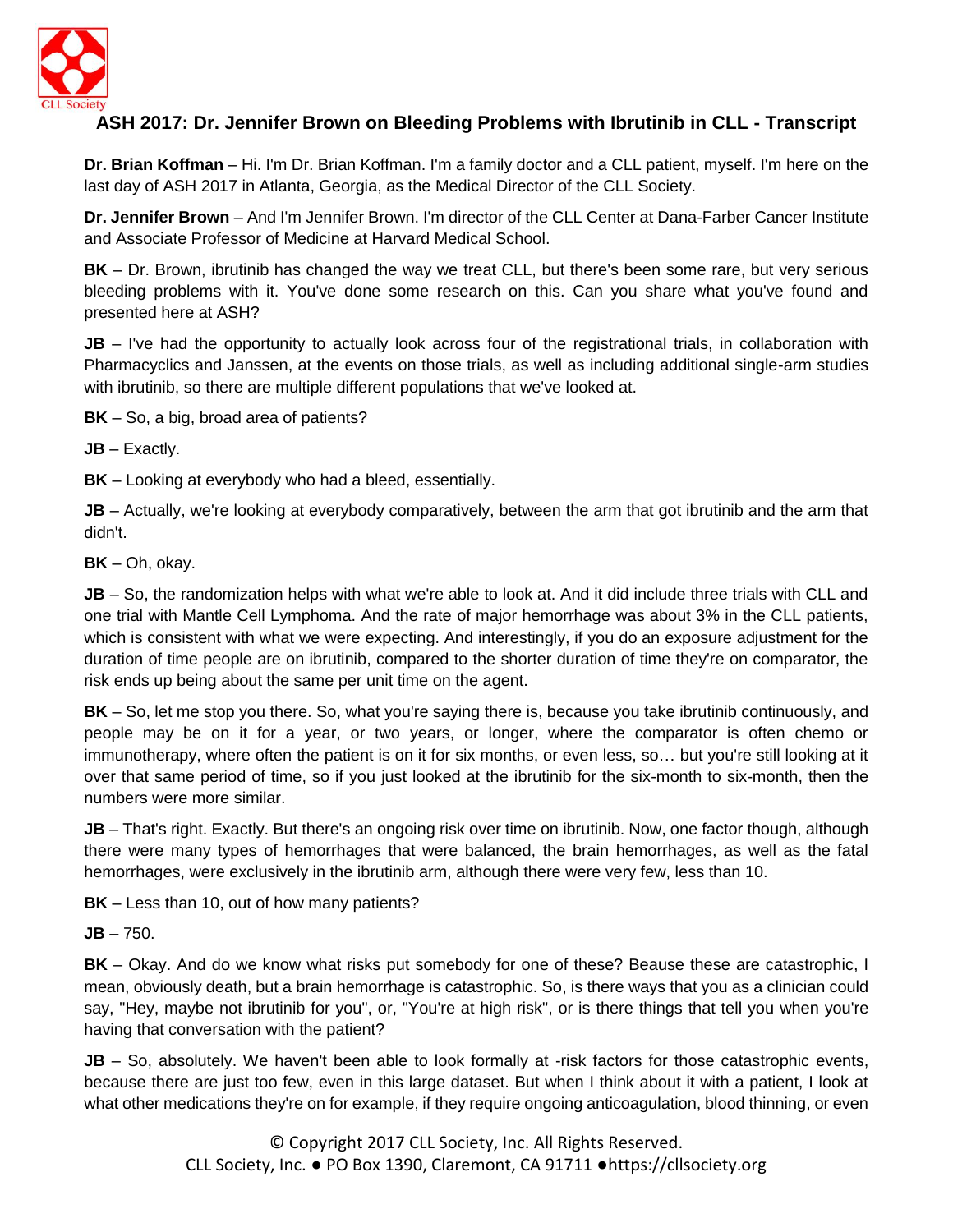

anti-platelet agents like aspirin, although the latter is pretty safe, and I can comment in a minute on what we found about that for the general population. But that is one factor that I certainly consider. If a patient has had a history of any major bleeding, or any brain bleeding, particularly that was very serious, that would certainly give me pause, particularly if it was due to something that is not easily fixed. You know, if it's due to an ulcer that can be healed or removed, and is no longer present, then that's one thing. But if it's due to an ongoing potential problem, that would definitely give me pause. Overall, I feel that as we've gained experience with ibrutinib, the bleeding issues are something that we've learned how to manage much better. In the beginning, I was very hesitant to use any full-anticoagulation (blood thinning) with patients on ibrutinib, but increasingly, especially for the patients who develop atrial fibrillation (heart-rhythm problem) we are using, typically, apixaban, which has the best safety record from the cardiology literature, and we've done fairly well with that. However, in this…

**BK** – So, I'm just going to stop there, too, because what's evolved too, while ibrutinib has evolved, also the medications that we use to thin the blood in people that are high-risk for a blood clot have evolved dramatically over the last 10 years. So, it used to be just warfarin (the blood thinner) and heparin (which is an injectable), now we have much more medications that have a different therapeutic index, a different safety profile.

**JB** – Exactly. And although there were limited numbers of patients on each of these individual agents in this analysis that I've reported here, there were some, and it was clear that the risk of a bleed was higher in the patients receiving the warfarin, and it was actually also a little higher in the heparin patients. The lowest was actually with the novel oral anticoagulants, of which apixaban is one. And so, the numbers were small, that was somewhat reassuring. And in the overall analysis, when we looked at what the risk factors were for a bleed, having Mantle Cell Lymphoma, compared to CLL, was actually one of the risks. The baseline rate was higher in that disease.

**BK** – Could that be the dosing, because, don't you dose at a higher rate for Mantle Cell?

**JB** – It is dosed higher, so that's formally possible, we don't know.

**BK** – Okay.

**JB** – But Mantle Cell Lymphoma also commonly involves the GI tract, for example, and we do know that sometimes we see the bleeding…

**BK** – Right.

**JB** – ... from the GI tract. The other issue was that some of the patients with Mantle Cell Lymphoma seem to have lower platelet counts early on, and then got chemo-immunotherapy, so that may also have worked together to promote the bleeding with Mantle Cell. And then the other primary risk factor was being on one of these blood thinners or an anti-platelet agent. Ibrutinib didn't actually turn out as a risk factor in this multivariable analysis for the major hemorrhages.

**BK** – Wow. So, I think things like hypertension, or elderly, or none of these things would have been risk factors, is what I'm hearing from you?

**JB** – Right, and…

**BK** – So, what's the take-away message for a patient here in terms of whether they should be concerned about a bleeding problem, if they're going to see their community hematologist, that ibrutinib is an appropriate choice for them? Maybe they've had some coronary disease, or some on anti-platelet drugs, what advice would you give them? What discussion should they have with their hematologist about this?